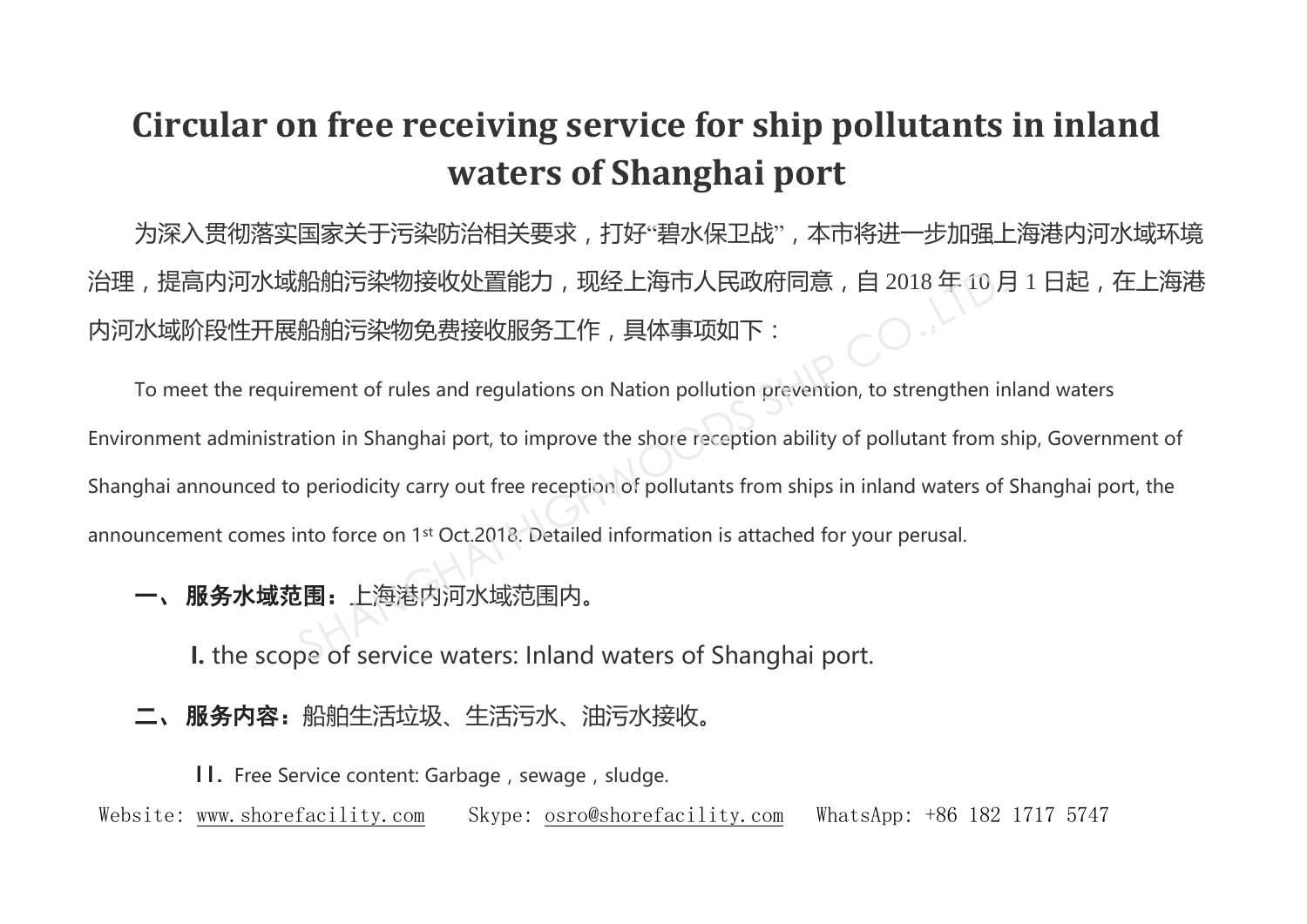## 三、 服务方式:船舶生活垃圾接收采取固定交投点和接收船流动接收两种方式;船舶生活污水、油污水接; 收采取接收船流动接收方式;接收服务不向船方收取费用。

III. service model: There are two ways to receive garbage from ships: fixed delivery station and garbage collection barge. Both sewage and Sludge are to be collected by barge. All of the services are totally free of charge.

四、相关要求:免费接收服务按相关规定实行五联单监管制度,各相关船舶应按规定配备、使用相关防污 染设备设施,船方应配合做好船舶污染物接收工作,对处置情况作相应记录,规范留存接收单位开具 的《船舶污染物接收凭证》,不得将污染物违规排放入水;接收作业单位要按照作业标准规范开展接 收处置服务。 arge: Both sewage and studge are to be conected by barge. An of the services are<br>免费接收服务按相关规定实行五联单监管制度,各相关船舶应按规定西<br>5,船方应配合做好船舶污染物接收工作,对处置情况作相应记录,规范<br>5染物接收凭证》,不得将污染物违规排放入水;接收作业单位要按照作<br>5。<br>sment: Free reception services shall be

IV. Requirement: Free reception services shall be subject to the five-in-one supervision system in accordance with the relevant provisions. The relevant ships shall be equipped with and use the relevant anti-pollution equipment and facilities in accordance with the relevant provisions. The ship owner shall cooperate with the operation of receiving pollutants from the ship, make corresponding records of the disposal, and keep the "Disposal Certificate of Marine Pollutants" issued by the receiving unit and may not discharge these pollutants into the waters in

Website: [www.shorefacility.com](http://www.shorefacility.com/) Skype: [osro@shorefacility.com](mailto:osro@shorefacility.com) WhatsApp: +86 182 1717 5747